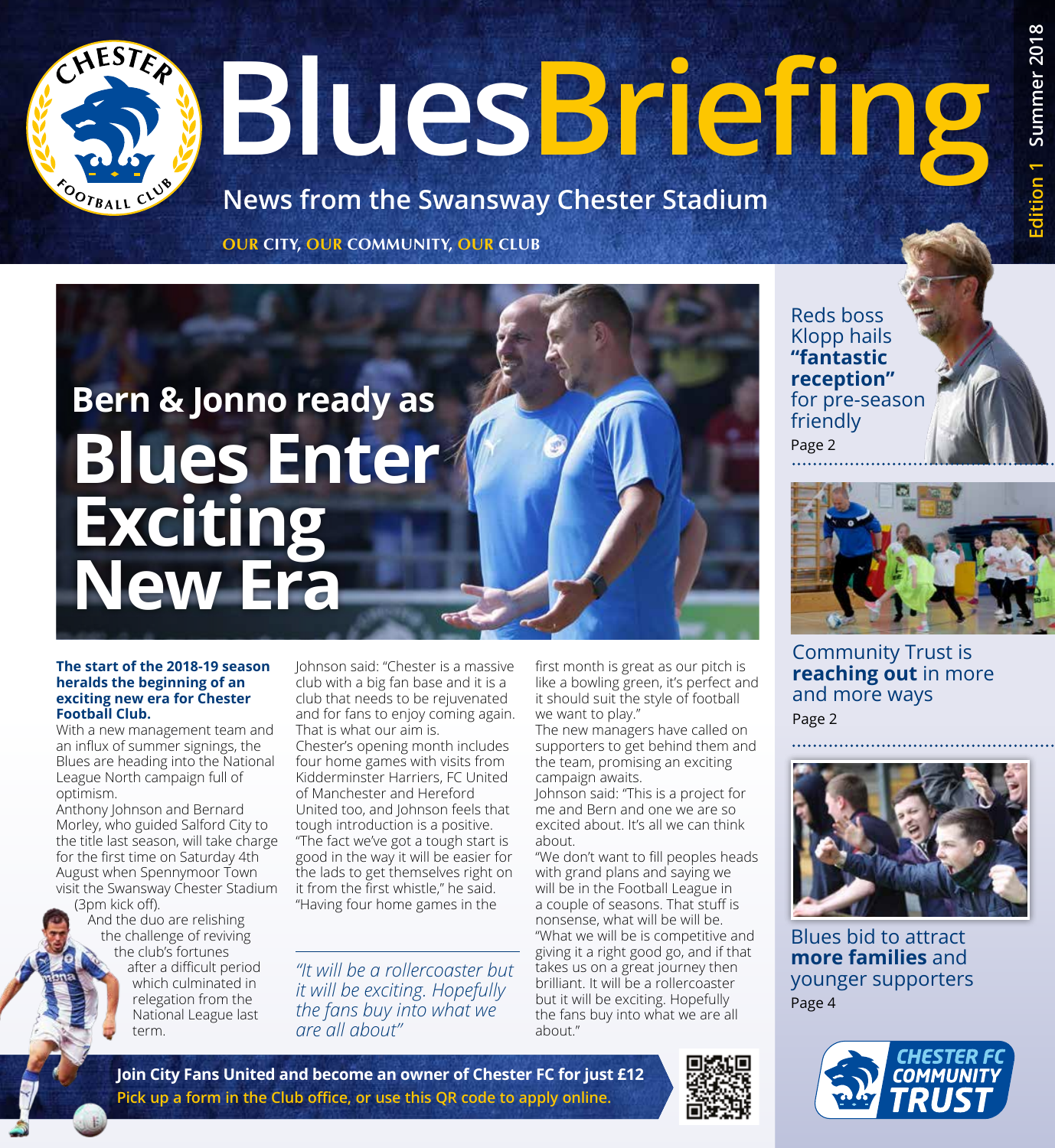

#### **Football League move for Tom**

**Local lad Tom Crawford became the latest success story for Chester FC Academy when he joined League Two side Notts County for an undisclosed fee.**

Following a breakthrough season in which he made 17 appearances and won an England C call up, the Blacon teenager attracted attention from a number of Football League clubs and it was the Magpies who won the race for his signature, paying an undisclosed fee for his services. Academy head coach Calum McIntyre said: "It is terrific for Tom to have been given the opportunity to progress into the English Football League and is a testament to his quality and performances during his time with Chester FC."



## **Top of the Klopps**

#### **More than 4,300 fans turned out as Chester FC faced Premier League giants Liverpool FC in a pre-season fixture at the Swansway Chester Stadium.**

Reds boss Jurgen Klopp expressed his delight at the reception his team received and the size of the crowd, particularly as the game took place at the same as England's Russia 2018 World Cup quarter-final win against Sweden.

Klopp said: "It was unbelievable, I didn't think anybody would be there. It is nice, obviously it is very important to the Chester people. The last time I

heard we were here was 2002. "It is fantastic. The reception was brilliant and the people were really nice and I tried to sign as many shirts and programmes as possible." The Champions League finalists fielded a strong squad for the game, including the likes of Daniel Sturridge, James Milner and big mon-ey signings Fabinho and Naby Kieta. It was an occasion to remember for

Chester's players and supporters, and the result mattered little as the visitors eased to a 7-0 victory in front of a crowd of 4,396 with goals from Harry Wilson (2), Sturridge (2),

Ryan Kent, Danny Ings and Milner's penalty.

Joint-manager Anthony Johnson paid tribute to Klopp and everyone connected with the Reds for affording Chester the game. Johnson said: "He thanked us for being good hosts as a football club. He was a pleasure, he was stood there watching our lads do their warm up, and the players, James Milner's waiting to give Scott Burton his shirt.

"What a great bunch of people. I've genuinely absolutely loved the day, it's been great."

#### **Young quartet sign new deals**

**Academy quartet Alex Downes, Rhain Hellawell, Iwan Murray and Matthew Thomson have signed contracts with Chester FC after impressing with the club's youth team.**

Downes, Hellawell and Thomson have signed one-year deals while Murray has put pen to paper on



a deal until January 2019; with the option of a further six months. The contracts have been funded thanks to the continued support of Ian Swettenham and Swettenham Chemists, who are the academy's main sponsors and have the naming rights to the West Stand at the Swansway

## **National Recognition for Trust**

**Chester FC Community Trust has been presented with a cheque for £5,000 after winning Best Health Project in the 2018 National League Trust Community Awards.**

The awards celebrate the impact of clubs across the three divisions of the National League in their communities and recognised the Chester FC Mental Health & Wellbeing project, which helps to reduce social isolation and improve participants' physical and mental health through weekly training sessions and monthly fixtures. Susan O'Brien, project manager for the National League Trust, said: "It was a pleasure to present this award to the Trust for two reasons. "It is great to see such a project making a real difference to the lives of people living with mental health problems, demonstrating how sport can help make a change in selfesteem and confidence. "Secondly, the Trust has an excellent track record in the quality and variety of its programme, and justifi-ably deserved the award for their work and the contribution they make to their community. "At the National League Trust we are

proud to sup-port and help develop community programmes at the majority of our member clubs, and to see the difference they make." Chester FC Mental Health & Wellbeing is a partnership between the Trust, ForFutures and the Cheshire Centre for Independent Living.



Chester Stadium. **Join the Seals Lottery today to win cash prizes! Call 01244 371376**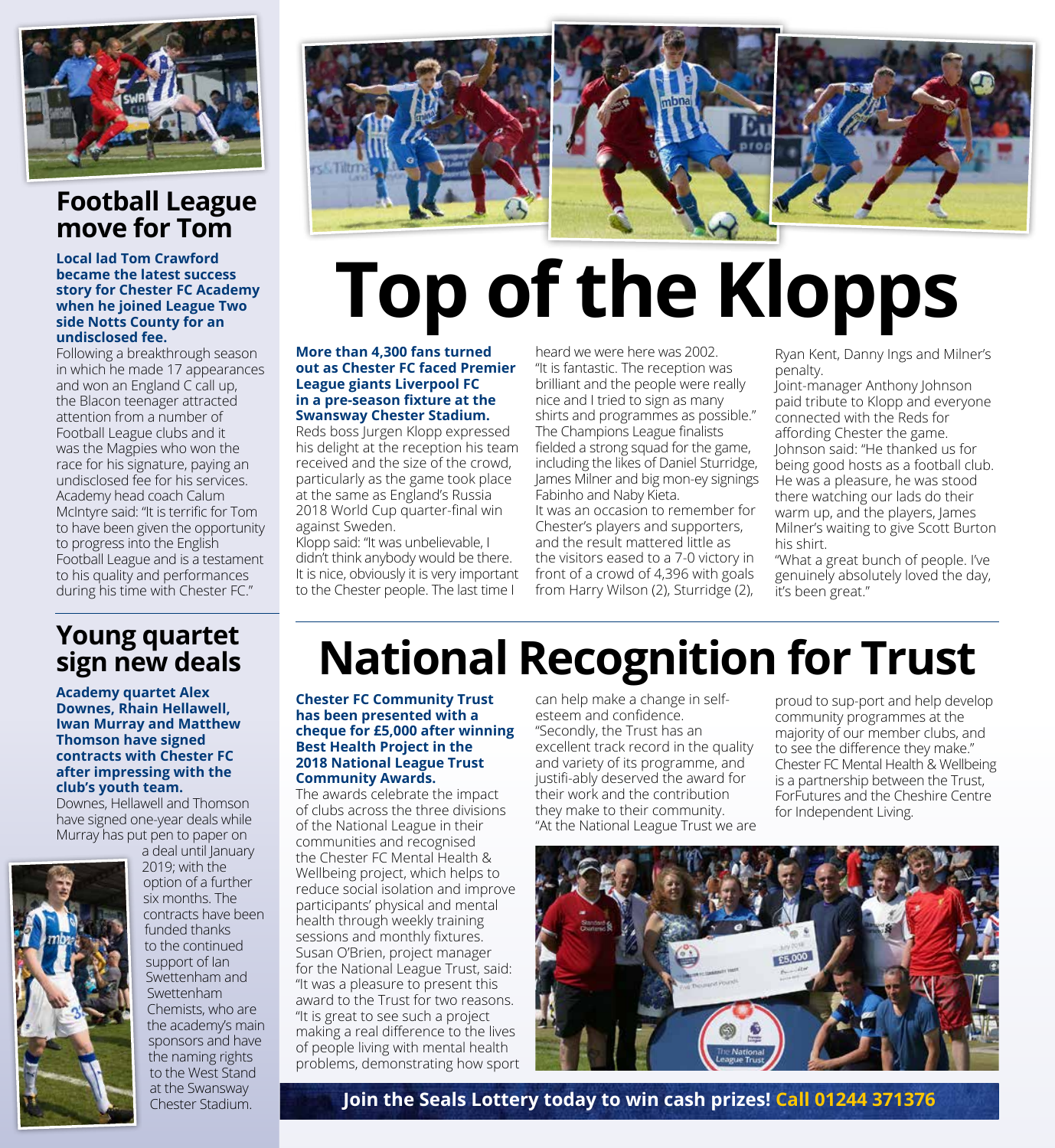## **£20k grant to improve the matchday experience**

#### **Chris Matheson, MP for the City of Chester, was on hand to award the cheque for Chester FC Community Trust's Premier League Fans Fund grant.**

The £20,000 grant will allow the Trust to run a new Fans First project, which will centre on engaging more young supporters and families on matchdays.



The Trust will create a new familyfriendly fan zone and a community area in the Swansway Chester Stadium, which will be a vibrant and fun place for supporters to engage with Chester FC ahead of kick-off. Face painting and football inflatables will be just two of the additions to the area which aim to encourage more young supporters to get involved.

Mr Matheson said: "I'm really pleased to be able to officially award funding for Chester FC Community Trust's Fans First initiative.

"It is great to hear of their plans to engage more young supporters through the project, helping to improve the club's relationship with its fan base.

"I'd like to thank the Premier League for their support of projects such as this one, which will have great effect



on improving a club's local following by providing a better experience and further engagement opportunities for supporters. Jim Green, chief executive of Chester FC Community Trust, said: "We are so grateful to the Premier League Fans Fund for supporting this project and we believe it will have a significant impact."

## **Blues launch new home kit**

**Chester Football Club has unveiled a new home kit for the 2018- 19 season featuring the traditional blue and white stripes.**

The new shirt, which carries the branding of the club's principal partner MBNA, is accompanied with blue shorts and socks,

and was worn for the first time during the pre-season friendly with Liverpool. The shirt is now on sale from the club shop price at £30 for juniors (ages 8-14) and £40 for adults (sizes S-XXXL).



## **Women are double Champions!**

#### **Double-winning Chester FC Women have been promoted to the North West Women's Regional Football League for 2018-19.**

Last season the Blues were crowned Cheshire Women's League Division One champions and lifted the Challenge Cup, and now make the step up next level of the women's football pyramid. The team, which receives fantastic backing from the club's principal

partners MBNA, will line up in Division One South.

Promotion caps an outstanding 12 months for manager Dean Vian and his squad, who are looking forward to the challenge ahead.

He said: "We know that we will need to improve again but I am confident the squad will do so and sure we will give a really good account of ourselves."

The club's women's football section is managed through Chester FC

Community Trust and includes an Under 18s team competing in the Cheshire Women's Youth League as well as a Girls Player Development Centre and Girls Football Centres for ages five and up.

Jim Green, chief executive of Chester FC Community Trust, said: "We are passionate about developing women's football in Chester and establishing a pathway to give local players the opportunity to represent the city at the highest possible level."

*"We are passionate about developing women's football in Chester"*



'Our main aim is to maintain a successful fan owned football club playing at the highest possible level<br>in the football pyramid...'

#### **Could you become a volunteer with Chester FC? Call 01244 371376**